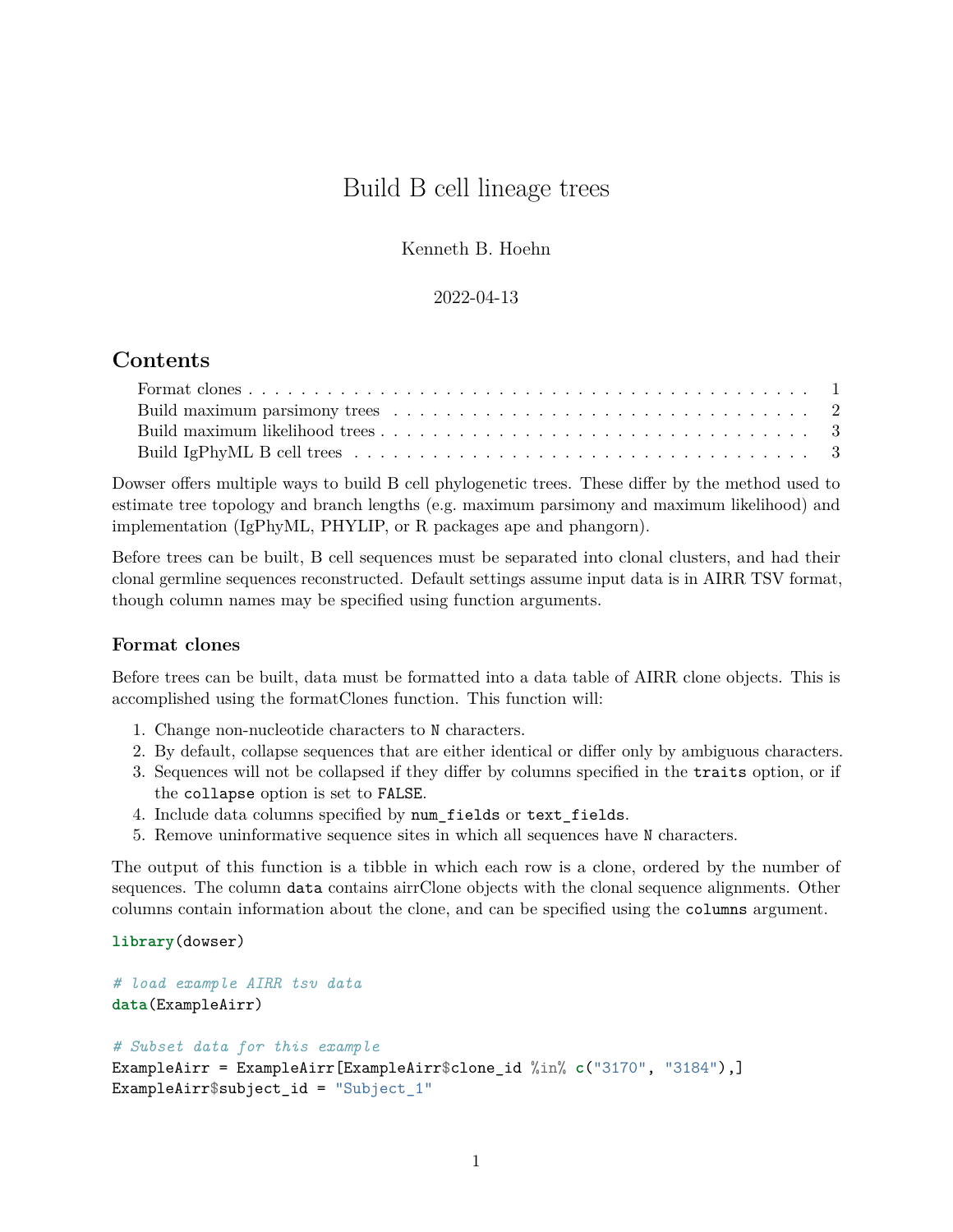```
# Process example data using default settings
clones = formatClones(ExampleAirr)
print(clones)
## # A tibble: 2 x 4
## clone_id data locus seqs
## <dbl> <list> <chr> <int>
## 1 3170 <airrClon> N 13
## 2 3184 <airrClon> N 12
# Process example data keeping samples from different times
# distinct, adding duplicate_count among collapsed sequences,
# and show the sample_id within each clone in the tibble.
clones = formatClones(ExampleAirr, traits=c("sample_id","c_call"),
   num_fields=c("duplicate_count"), columns=c("subject_id"))
print(clones)
## # A tibble: 2 x 5
## clone_id data locus seqs subject_id
## <dbl><list> <chr><int><chr>
```

```
## 1 3170 <airrClon> N 13 Subject_1
## 2 3184 <airrClon> N 12 Subject_1
```
#### <span id="page-1-0"></span>**Build maximum parsimony trees**

A common way to build B cell lineage trees is the find the tree topology that minimizes the number of mutations needed along the tree (i.e. is the most parsimonious). Branch lengths can then be estimated as the number of mutations per site between each node in the tree.

Maximum parsimony trees can be built with the getTrees function, which by default uses the pratchet maximum parsimony function in the phangorn phylogenetics package.

The output is the same tibble as the input, but with a trees column containing an R ape::phylo object for each clone.

```
# Build trees using the pratchet maximum parsimony function in phangnorn
clones = getTrees(clones, nproc=1)
```

```
print(clones)
## A tibble: 2 x 6
# clone_id data locus seqs subject_id trees
# <dbl> <list> <chr> <int> <chr> <list>
#1 3170 <airrClon> N 13 Subject_1 <phylo>
#2 3184 <airrClon> N 12 Subject_1 <phylo>
```
Maximum parsimony trees can also be built using the PHYLIP function dnapars. To do this, the build option needs to be set as dnapars and the path to the dnapars executable needs to be specified in the exec option.

[PHYLIP download site](https://evolution.genetics.washington.edu/phylip/getme-new1.html)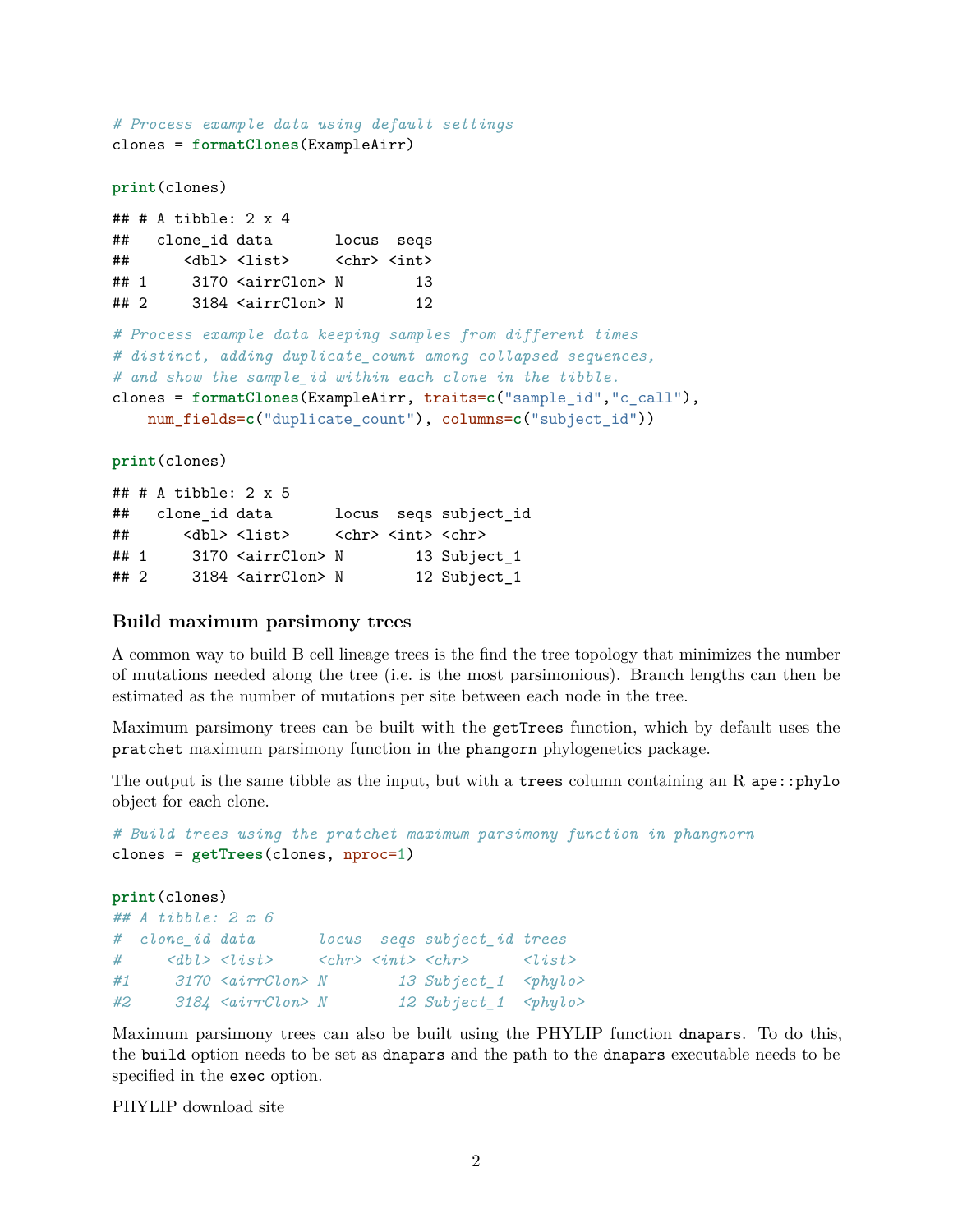```
# Build trees using dnapars.
# exec here is set to dnapars position in the Docker image.
clones = getTrees(clones, build="dnapars", exec="/usr/local/bin/dnapars", nproc=1)
clones
## A tibble: 2 x 6
# clone_id data locus seqs subject_id trees
# <dbl> <list> <chr> <int> <chr> <list>
#1 3170 <airrClon> N 13 Subject_1 <phylo>
#2 3184 <airrClon> N 12 Subject_1 <phylo>
```
# <span id="page-2-0"></span>**Build maximum likelihood trees**

A common way to build B cell lineage trees is the find the tree topology and branch lengths that maximize the likelihood of the sequence data given a substitution model.

Standard maximum likelihood trees can also be built with the getTrees function, which if specified the optim.pml function in the phangorn phylogenetics package.

Maximum likelihood trees can also be built using the PHYLIP function dnaml. To do this, the build option needs to be set as dnaml and the path to the dnaml executable needs to be specified in the exec option.

```
# Build trees using the optim.pml maximum likelihood function in phangnorn
clones = getTrees(clones, build="pml")
```

```
print(clones)
## A tibble: 2 x 6
# clone_id data locus seqs subject_id trees
# <dbl> <list> <chr> <int> <chr> <list>
#1 3170 <airrClon> N 13 Subject_1 <phylo>
#2 3184 <airrClon> N 12 Subject_1 <phylo>
```
Build trees using dnaml instead, which like dnapars is also distributed as part of PHYLIP.

```
# Build trees using dnaml.
# exec here is set to dnaml position in the Docker image.
clones = getTrees(clones, build="dnaml", exec="/usr/local/bin/dnaml")
clones
# A tibble: 2 x 6
# clone_id data locus seqs subject_id trees
# <dbl> <list> <chr> <int> <chr> <list>
#1 3170 <airrClon> N 13 Subject_1 <phylo>
#2 3184 <airrClon> N 12 Subject_1 <phylo>
```
# <span id="page-2-1"></span>**Build IgPhyML B cell trees**

B cell somatic hypermutation violates important assumptions in most phylogenetic models. IgPhyML implements models that incorporate SHM hotspot and coldspot motifs. To build trees using IgPhyML, specify the build option appropriately and pass the location of the IgPhyML executable. The returns